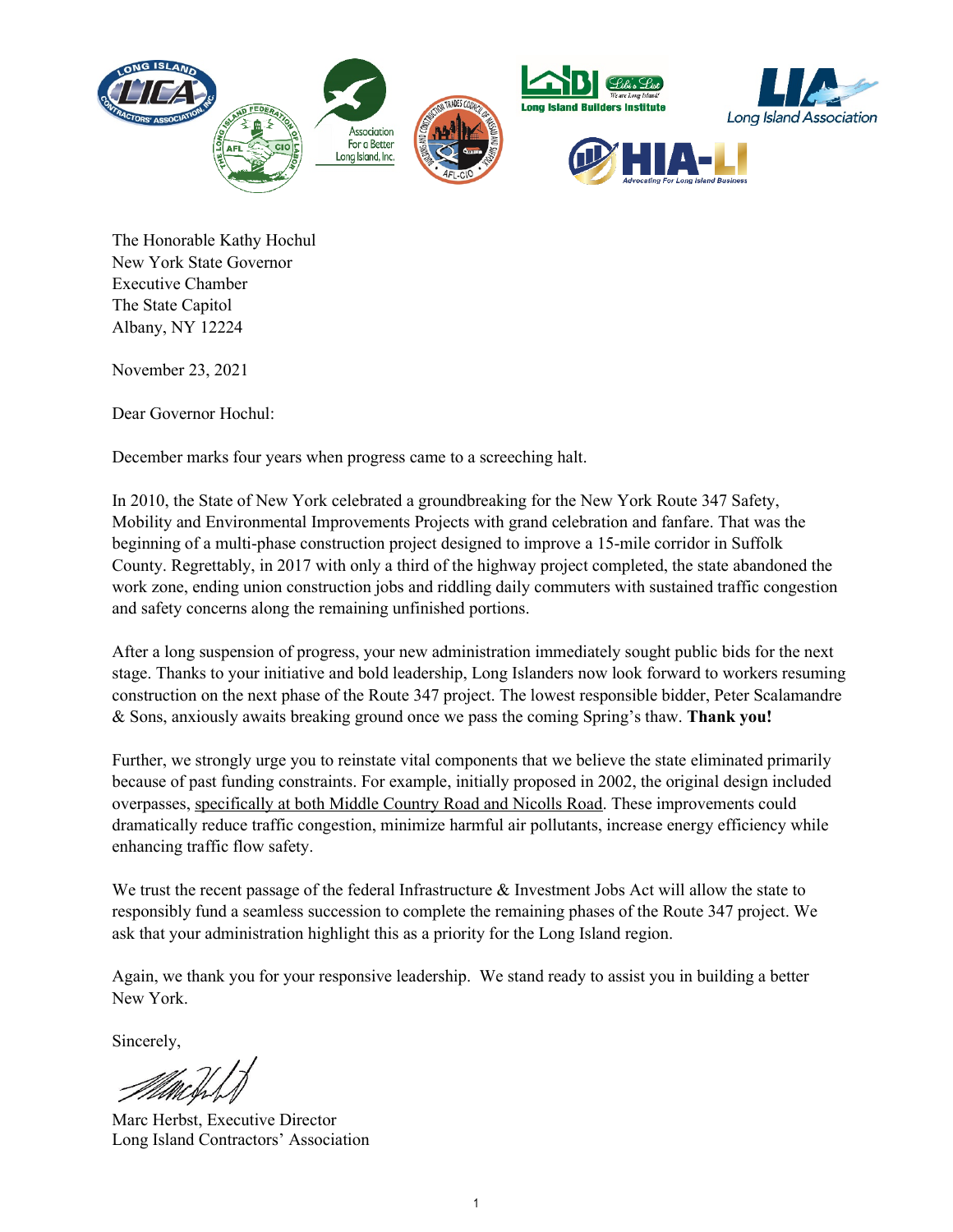Jhm R. Dav

John Durso, President LI Federation of Labor, AFL-CIO

 $\mathbb{R}$ 

Kyle Strober, Executive Director Association for a Better Long Island

Matthew Aracich, President Building and Construction Trades Council of Nassau & Suffolk Counties, AFL-CIO

Witcher Hally

Mitch Pally, Chief Executive Officer Long Island Builders Association

Tessi alis - Mich

Terri Alessi-Miceli, President & CEO Hauppauge Industrial Association-Long Island

Matthew Cohen, President & CEO Long Island Association

cc: Honorable Mario Mattera, New York Senate Honorable Steven Englebright, New York Assembly Honorable Michael Fitzpatrick, New York Assembly Commissioner Marie Therese Dominquez, NYDOT